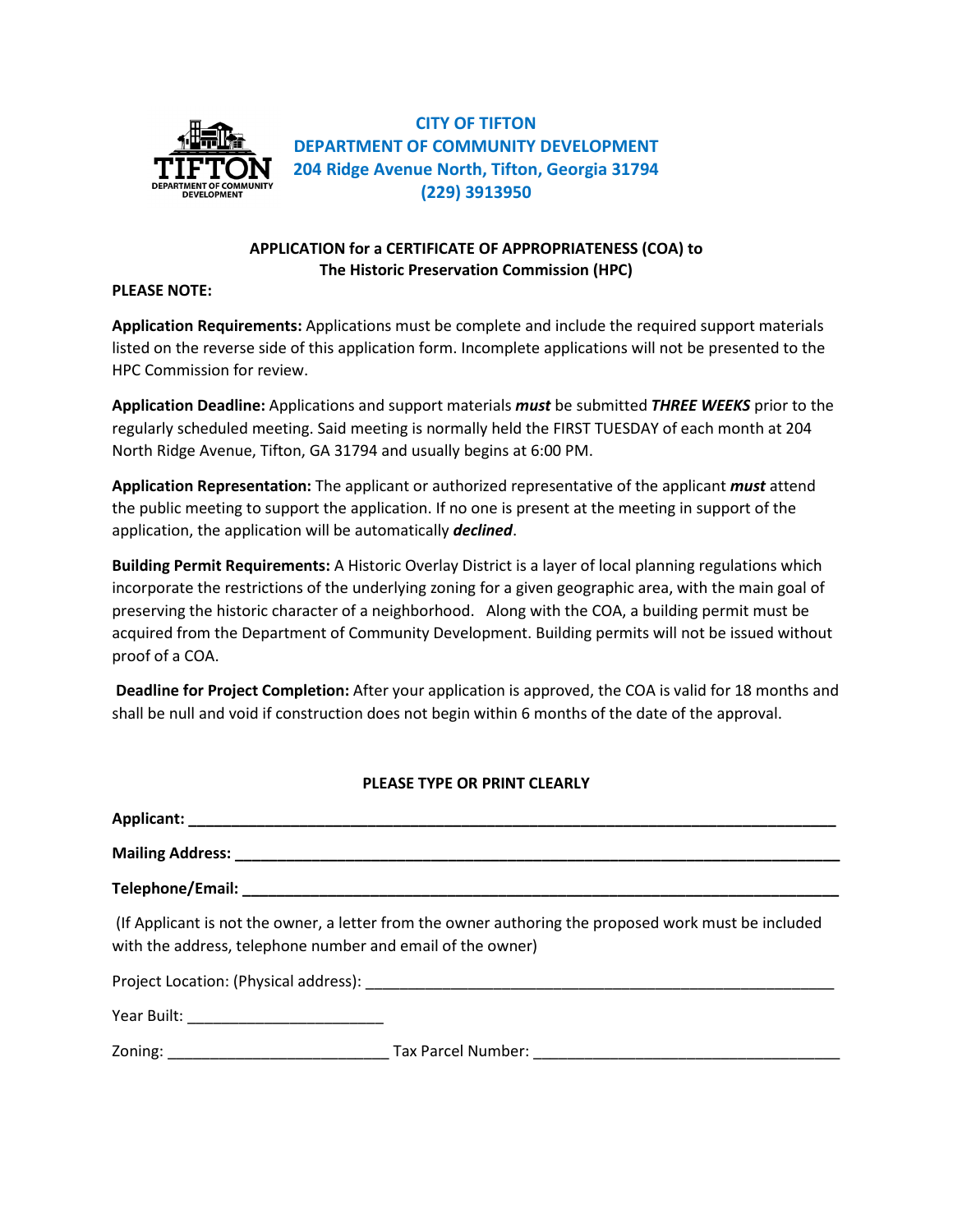## Brief Description of Project: (attach additional sheets if necessary)

## \_\_\_\_\_\_\_\_\_\_\_\_\_\_\_\_\_\_\_\_\_\_\_\_\_\_\_\_\_\_\_\_\_\_\_\_\_\_\_\_\_\_\_\_\_\_\_\_\_\_\_\_\_\_\_\_\_\_\_\_\_\_\_\_\_\_\_\_\_\_\_\_\_\_\_\_\_\_\_\_\_\_\_\_\_ \_\_\_\_\_\_\_\_\_\_\_\_\_\_\_\_\_\_\_\_\_\_\_\_\_\_\_\_\_\_\_\_\_\_\_\_\_\_\_\_\_\_\_\_\_\_\_\_\_\_\_\_\_\_\_\_\_\_\_\_\_\_\_\_\_\_\_\_\_\_\_\_\_\_\_\_\_\_\_\_\_\_\_\_\_ \_\_\_\_\_\_\_\_\_\_\_\_\_\_\_\_\_\_\_\_\_\_\_\_\_\_\_\_\_\_\_\_\_\_\_\_\_\_\_\_\_\_\_\_\_\_\_\_\_\_\_\_\_\_\_\_\_\_\_\_\_\_\_\_\_\_\_\_\_\_\_\_\_\_\_\_\_\_\_\_\_\_\_\_\_ \_\_\_\_\_\_\_\_\_\_\_\_\_\_\_\_\_\_\_\_\_\_\_\_\_\_\_\_\_\_\_\_\_\_\_\_\_\_\_\_\_\_\_\_\_\_\_\_\_\_\_\_\_\_\_\_\_\_\_\_\_\_\_\_\_\_\_\_\_\_\_\_\_\_\_\_\_\_\_\_\_\_\_\_\_

Example: (addition to sunroom, replacement of awning, installation of satellite dish)

## **TYPE OF PROJECT: (CHECK ALL THAT APPLY)**

Construction:

- o New Building
- o Addition to Building
- o Major Building Restoration
- o Rehabilitation or Remodeling
- o Windows/Doors/Siding

Site Changes:

- o Parking area(s), driveway(s), or walkway(s)
- $\circ$  Fence(s), wall(s), or landscaping
- o Mechanical System(s) or non-temporary structure(s)
- o Sign(s)
- o Minor exterior Change(s)
- o Demolition or relocation of building(s)

Proposed Start Date: \_\_\_\_\_\_\_\_\_\_\_\_\_\_\_\_\_\_\_\_\_\_\_\_\_\_\_\_\_

Contractor and/or Consultant: \_\_\_\_\_\_\_\_\_\_\_\_\_\_\_\_\_\_\_\_\_\_\_\_\_\_\_\_\_\_\_\_\_\_\_\_\_\_\_\_\_\_\_\_\_\_\_\_\_\_\_\_\_\_\_\_\_\_\_\_

Have you applied for Federal or State Tax Incentives for this project? \_\_\_\_\_\_\_\_\_\_\_\_\_\_\_\_

The City of Tifton's Historic District Manual sets forth the standards under which COA's are issued. This manual may be accessed at the office of the Department of Community Development or on our website a[t www.tifton.net](http://www.tifton.net/) 

# **CHANGES WITHOUT BOARD APPROVAL**

**If a property owner begins work without obtaining a building permit and prior approval of a COA application, a stop work order may be issued. The owner may face an order to restore the original condition of the property and a denial of a certificate of occupancy and other fines or fees.** 

**Signature of Applicant: \_\_\_\_\_\_\_\_\_\_\_\_\_\_\_\_\_\_\_\_\_\_\_\_\_\_\_\_\_\_\_\_\_\_\_\_\_\_\_\_\_\_\_\_\_\_\_\_\_\_\_\_\_\_\_\_\_\_\_\_\_\_\_\_\_\_**